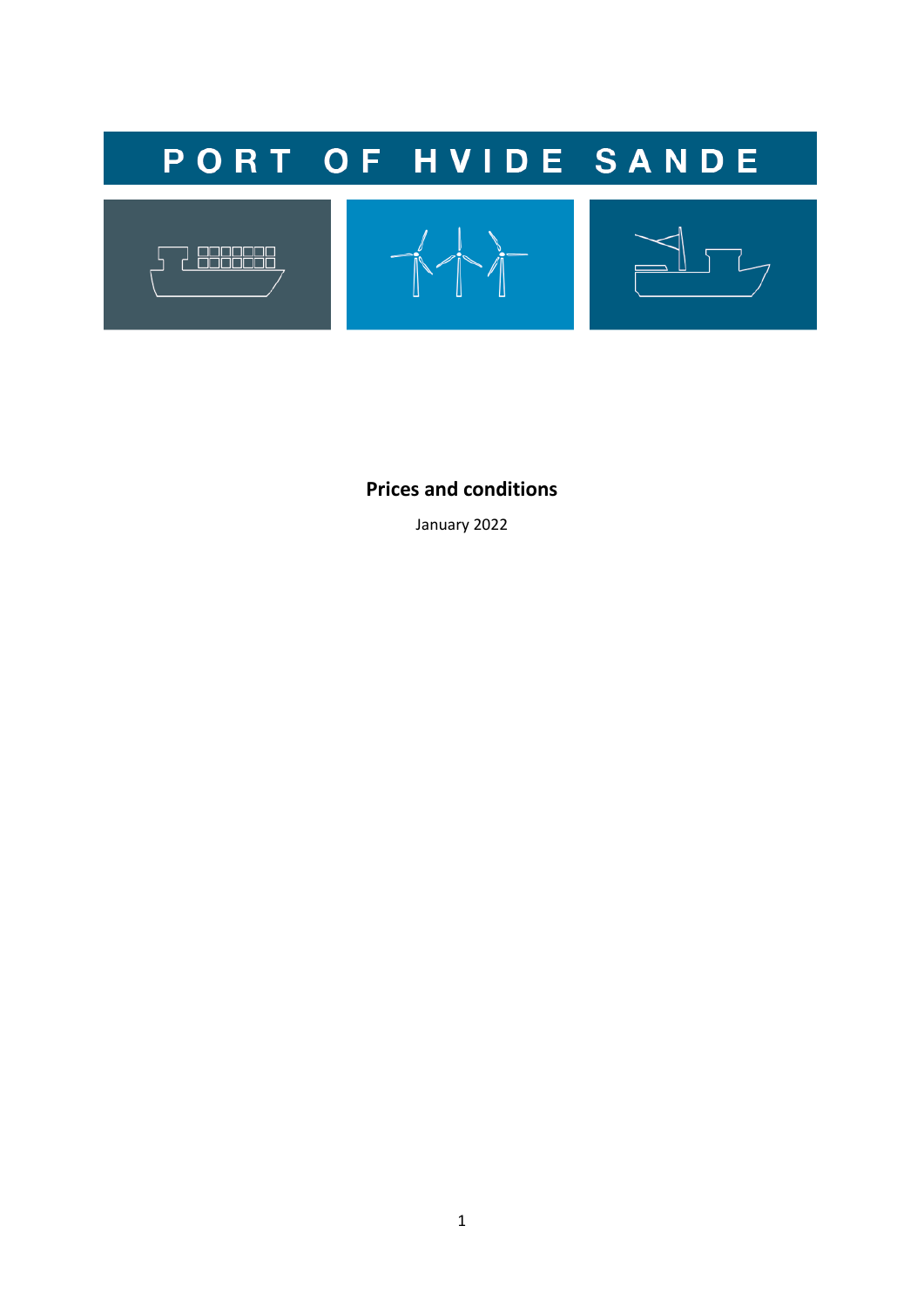## **Port of Hvide Sande**

Fossanaesvej 22 DK-6960 Hvide Sande

| Phone:    | +45 97 31 16 33           |
|-----------|---------------------------|
| Email:    | hvidesandehavn@hvshavn.dk |
| Internet: | www.hvidesandehavn.dk     |

# **Port control**

| Fossanaesvei 22                             |                 |
|---------------------------------------------|-----------------|
| Phone (24/7 call service):                  | +45 97 31 16 33 |
| Phone, Head of Maritim dep. +45 23 41 20 33 |                 |

# **Maintenance**

| Troldbjergvej 16 |                 |
|------------------|-----------------|
| Phone:           | +45 40 26 50 32 |

# **Prices and conditions - January 2022.**

# **Contents**

| 1. Ship fees                                | page 3 |
|---------------------------------------------|--------|
| 2. Wharfage                                 | page 4 |
| 3. Area lease                               | page 6 |
| 4. Renting of equipment, etc.               | page 7 |
| 5. Supply of electricity, water, etc.       | page 7 |
| 6. Wast                                     | page 8 |
| 6. Terms of payment                         | page 8 |
| 7. Liabilities and limitations of liability | page 9 |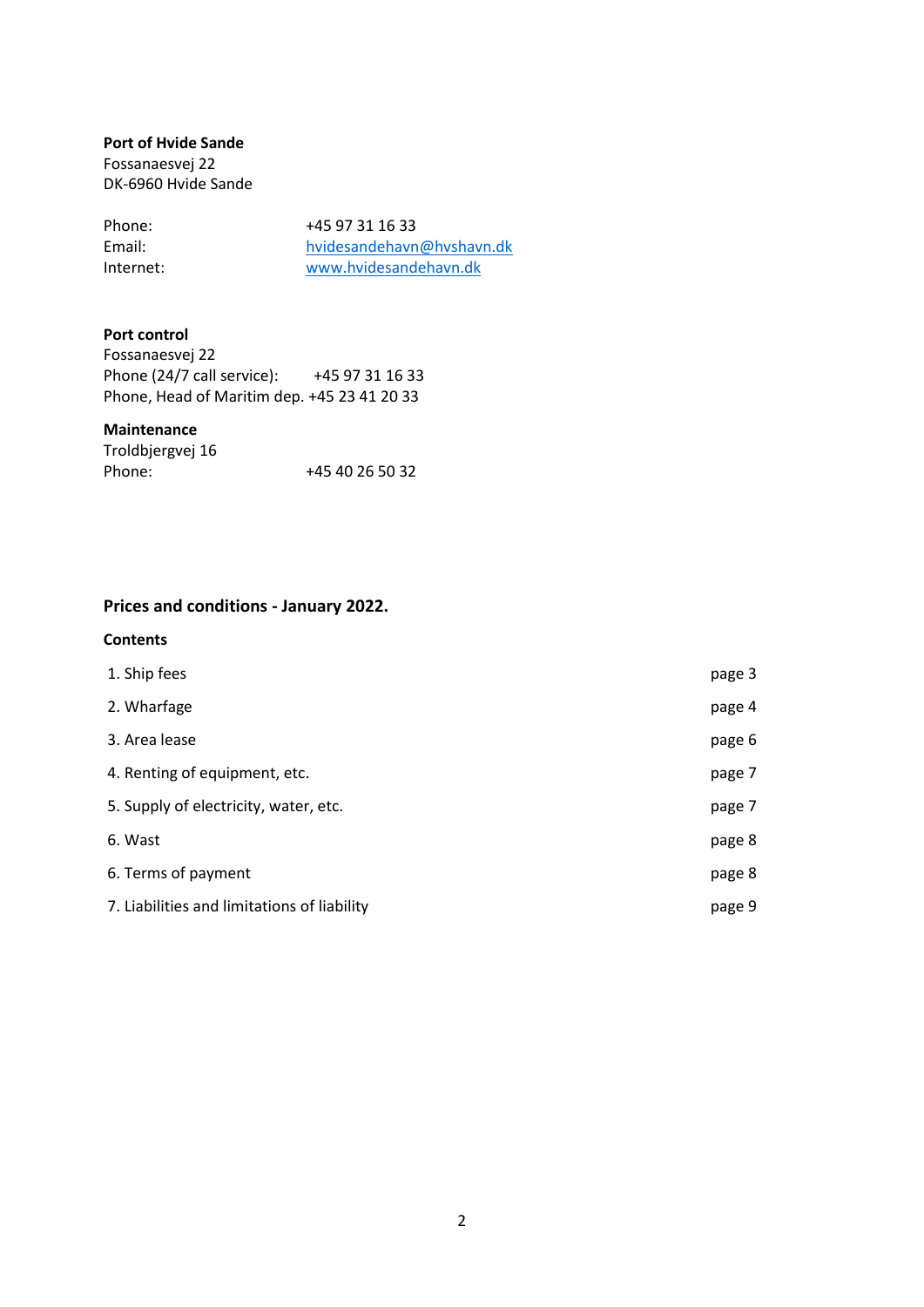# **1. Ship fees**

# **1. General provisions**

All ships, vessels and all floating material must pay a fee (ship fee) for using the harbor or the fairways leading to the harbor. The fee is based on the ship.

The shipmaster or ship's agent must provide the necessary information for the calculation of the fees. The ship's papers, cargo documentation, weight documentation etc. must be submitted if requested.

The docking period of the ship begins upon arrival date at the port.

The Ship fees are calculated based on gross tonnage (BT) according to the ship's certificate of tonnage.

# **2. First period**

Ship fees are payable at the company's choice, either

- a) **DKK 2,50** per BT, but at least **DKK 400, -** per call or
- b) **DKK 8,00-** per BT, but at least **DKK 1.800, -** as a prepaid monthly fee for an unlimited number of calls per calendar month.

The fee covers a single call of a ship, lying in the port for up to 2 weeks.

Ships staying longer than 2 weeks must pay an area lease for the next two weeks, and all following two-week periods.

## **3. Subsequent periods - area lease**

Ships, vessels or floating objects that stay longer than 2 weeks must pay an area lease for each started 2-week period. The area lease is

• **DKK 1.98** per BT, but at least **DKK 312, -** per period.

# **4. Increase of the minimum area lease**

If a call does not create a wharfage, the minimum price for calls can be charged a fee of DKK 600 per call and the minimum price for prepaid monthly fee can be charged a fee of DKK 900 for subsequent space charge, the minimum price can be charged a fee of DKK 472,50.

# **5. Yachts**

Payable per night

- a) **DKK 180,-** incl. VAT for yachts with lengths up to 24,00 m.
- b) Prices for yachts with lengths over 24,00 m after agreement.
- c) Non-commercial fishing vessels up to 50 BT: DKK 1.326,- per month.
- d) Small boats in the ports areas Tyskerhavn and Mamrelund, on water and land DKK 1.600,- per year,

Ad. a) for yacht white home port in Ringkoebing fjord, the harbor due is 1/3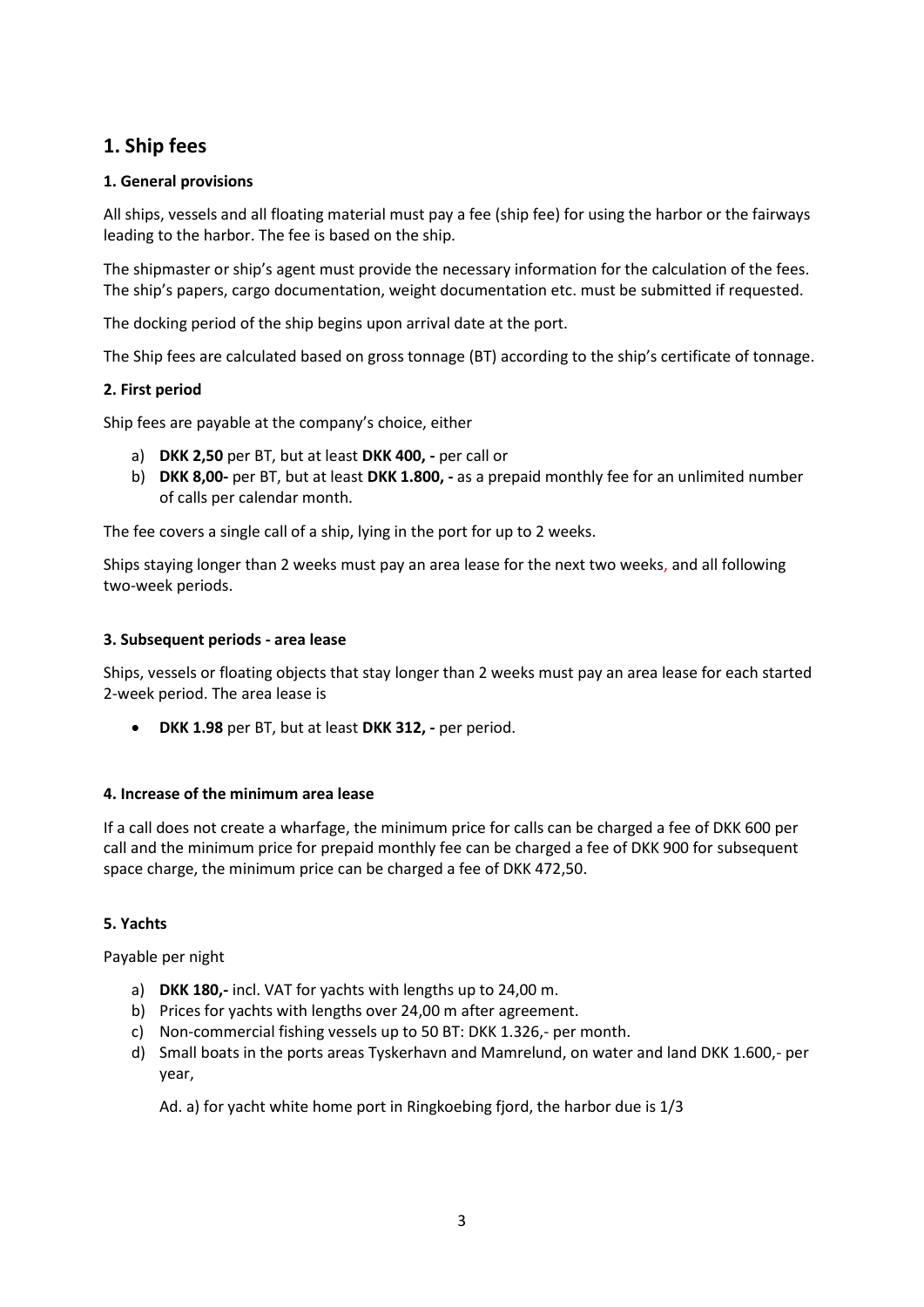## **6. Passenger fees**

A **DKK 2,00** fee is payable for all passengers embarking or disembarking in the port area.

## **7. Exemption from ship fees**

Exempt from ship fees are:

a) Ships that are registered for fishing, except where;

- the ship entering the port and unloading fish etc. that was loaded in another port,

- the ship stays more than 3 months in the port without having been fishing actively,
- the ship is not based in the port and has not landed fish in Hvide Sande in the last 3 months,
- the ship is being repaired and has not landed fish in Hvide Sande in the last 3 months.
- b) Ships that call at the port to seek medical assistance, land sick persons, shipwrecked persons or bodies, as well as ships that are forced to seek harbor due to storms or other weather conditions. Everything provided that the ship's stay in port does not extend beyond 24 hours.
- c) Ships calling at the port to use the slipway or dry dock or to make repairs, under the condition, that they do not load or unload cargo or use the port areas, wharves or other facilities.
- d) Ships that exclusively deliver or pick up goods and equipment for the port's own use or for use by the Coastal Authorities working on ADI constructs. The exemption applies only to the first period, cf. section. 2
- e) Ships and equipment used exclusively for construction and maintenance work on behalf of the Port or ADI constructions on behalf of the Coastal Authorities.
- f) Ships in service of the Port. Icebreakers and tugboats, when working in their intended use in the port area.

## **8. Special agreements**

You can make special arrangements for special calls or special uses of the Ports areas.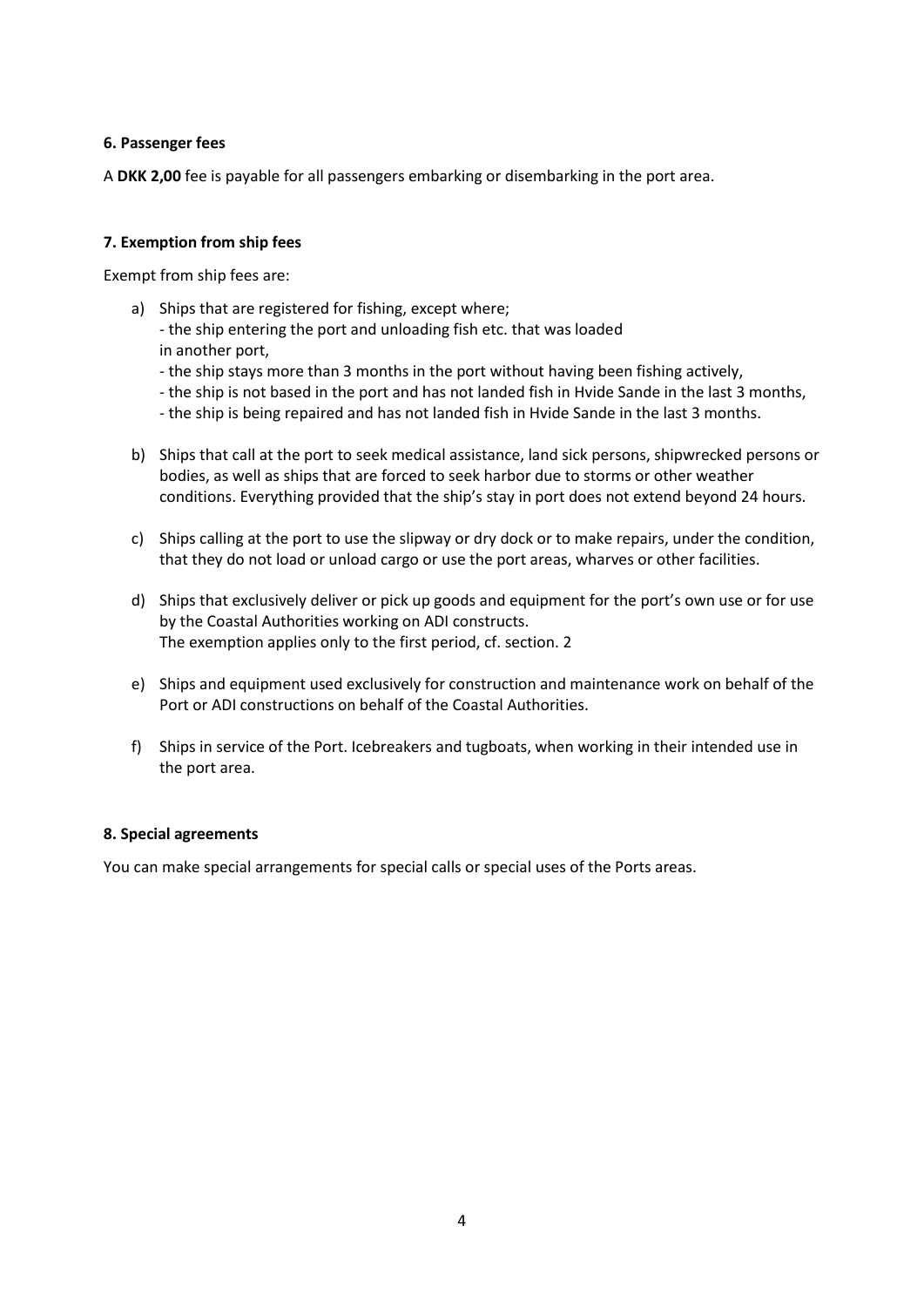# **2. Wharfage**

For all goods unloaded, loaded or otherwise shipped or landed in the harbor or in the fairways, wharfage applies. The fees apply to the consignee respectively consigner. For fresh fish and seafood, etc. the rules in section. 2.1. apply.

# **1. Wharfage for fresh seafood**

For fish and shellfish that is unloaded from fishing vessels or transport containers, in natural or processed state, fees apply

## a fee of **2,4% of the first hand sales value**, to a maximum of DKK 33.000,- per landing.

(A landing is defining as the total load from one individual vessel per call.)

Fees for fresh fish, etc. are paid by the buyer (auctioneer, the fishmonger, etc.). The buyer has to provide the port with a basis of calculation in written form.

Due date of the fees after agreement with the Port, but latest a month after the landing. The buyer is obliged to disclose specifications of the purchase to the port. These include the name of the shipmaster, the value and weight of the cargo and to whom it was sold.

It's the buyers and shipmasters duty to inform the Port of Hvide Sande about landings with a gross value of more than DKK 1.375.000, - if they want the maximum fee of DKK 33.000,- to be applied.

## **2. Wharfage for goods**

## a) **General rate: DKK 13,75 per ton**

Applies to products which are not attributable to the special rates 1 or 2 (project cargo, coal, peat, coke, asphalt, gas- and oil products.)

# b) **Special rate 1: DKK 8,50 per ton**

Includes e.g.:

Potatoes, peas, tapioca, corn and flour and meal of cereals. Oil seeds, other seeds, soy peel, canola peel, sunflower peel and fruits. Fish meal, potato flour, oil cakes and vegetable products etc. as animal feed. Feed pellets, salt, fertilizers. Wood, crude and processed products of stone, cement, clay, etc.

Base metals, scrap metal, iron, steel, rods, tubes, thread, etc. Biomass, waste for incineration, cement.

# c) **Special rate 2: DKK 4,70 per ton**

Includes e.g.: Non-edible products of animal origin. Vegetables pellets, sugar beet, etc. Earth and stone, limestone, gypsum, sulfur, ores, slag, glass cut and ashes.

# d) **Over unloading of goods and products, from ship to ship:**

Agreements on wharfage are made by individual assessment of each case.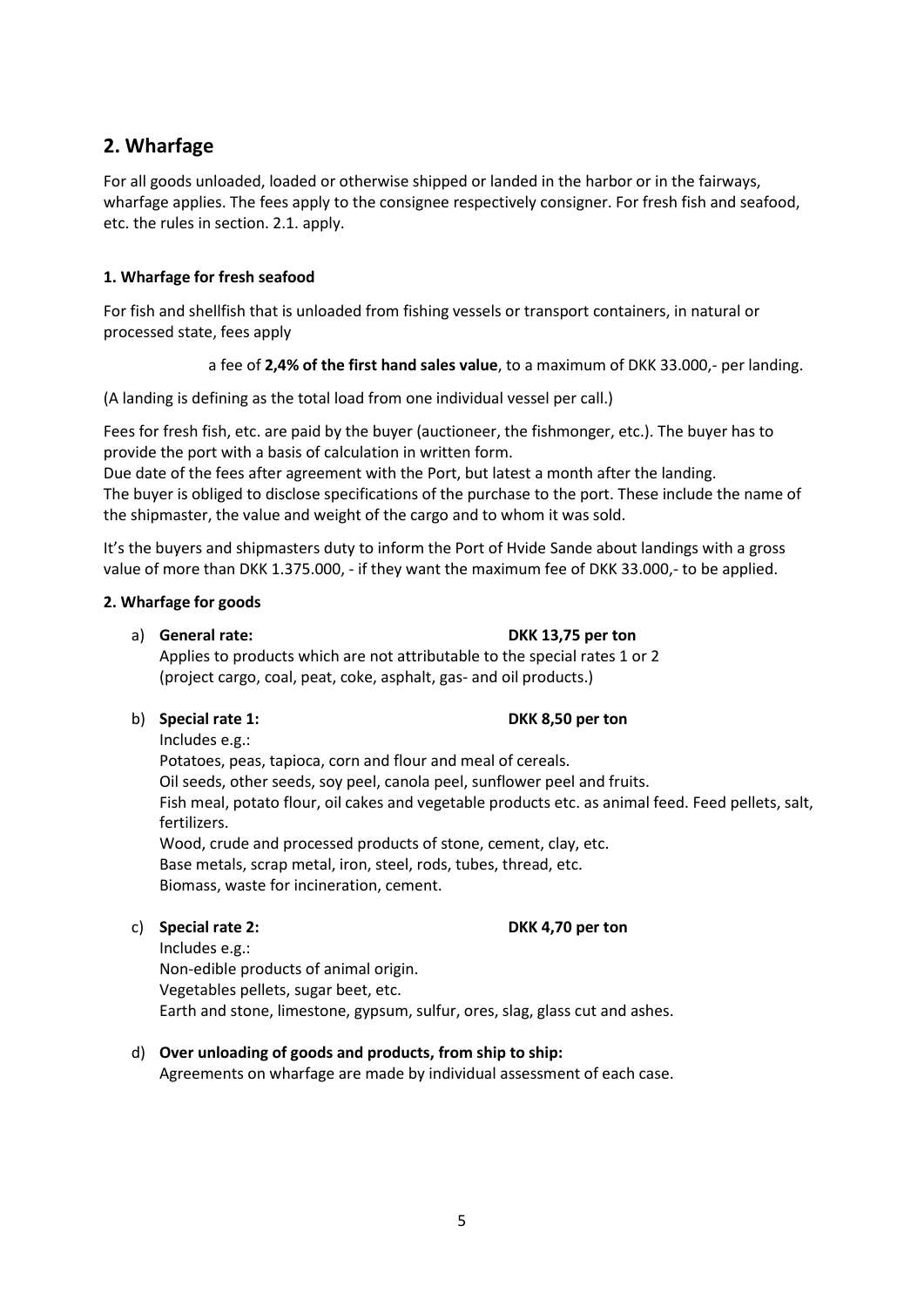### **3. Exempt from wharfage**

Exempt from wharfage are:

- a) Items for ship's own use.
- b) Appliances and equipment for the port's own use or for use by the Coastal Authorities working on ADI constructs.
- c) Salt, ice and other chemicals for preservation of cargo or catch.

#### **4. Repayment of wharfage**

Repayment of wharfage is possible under the following circumstances:

a) if there is documented evidence of overpayment as a result of an erroneous statement. A request for regulation has to be made latest 3 months after the date of payment.

The handling fee for a refund is DKK 300, -

Sums of DKK 500, - or less are not refundable.

#### **5. Special agreements**

Special agreements regarding wharfage can be made in special cases.

# **3. Area lease**

#### **1. Contractual rental**

Rental charges for contractual leans on unpaved and paved areas are:

| a. General rate                      | DKK 22,78 / m2 / year |
|--------------------------------------|-----------------------|
| b. Bedding rate (75 %)               | DKK 17,10 / m2 / year |
| c. Fish farms                        | DKK 2,20 / m2 / year  |
| d. Paved areas, parking lots (200 %) | DKK 45,56 / m2 / year |
|                                      |                       |

e. Special agreements can be made.

#### **2. Temporary lease**

a. Areas for establishing of tool sheds DKK 27,00 / m2 / year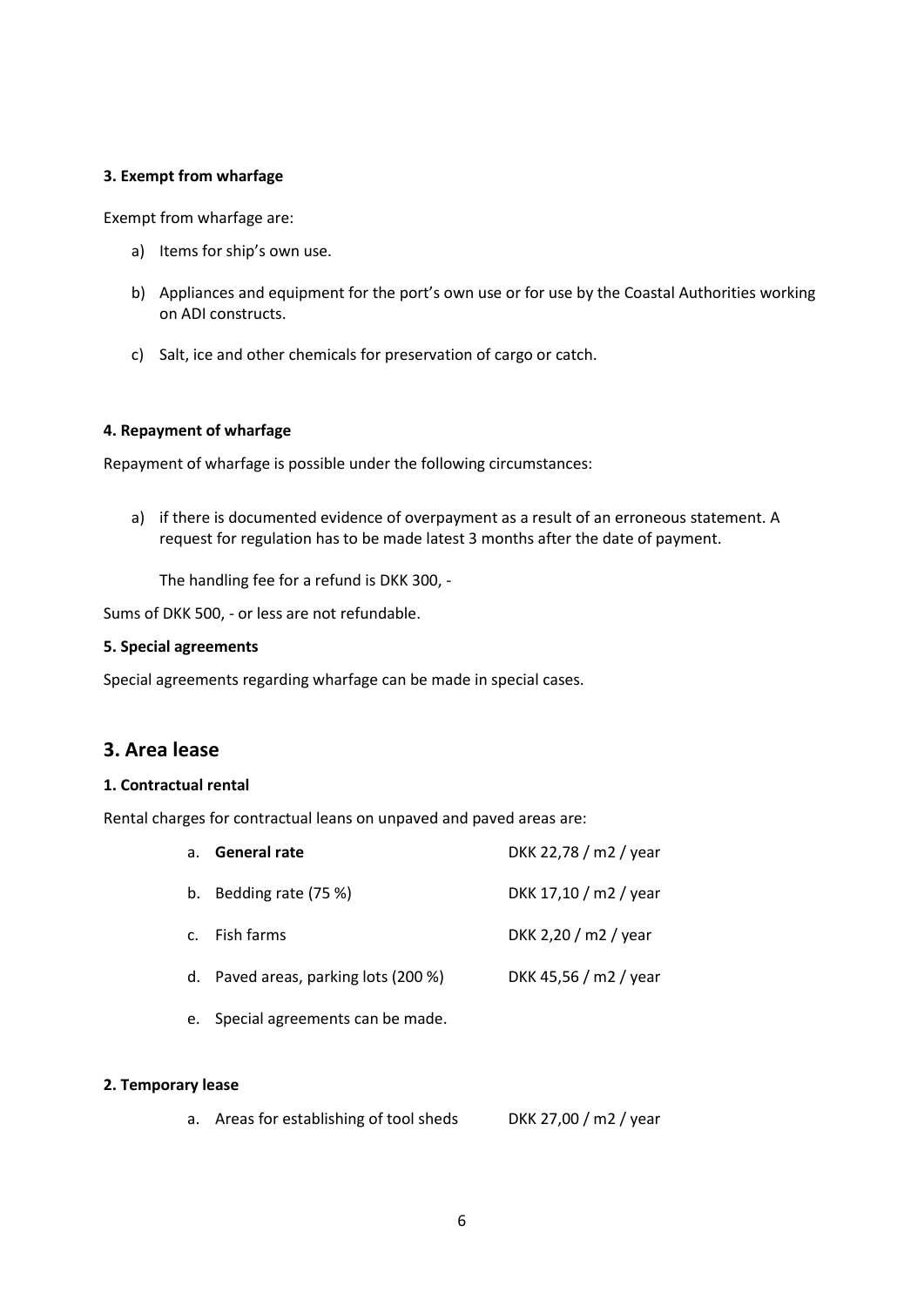b. Areas for storage of goods etc. DKK 1,23 - 6,68 / m2 / week

Fees can be negotiated according to season and goods category.

## **3. Building fees**

Rental charges for contractual leans of buildings or rooms in buildings can be arranged separately.

## **4. Parking charges. Motorhomes / overnight parking**

Overnight parking in the Port area, where you stay overnight in the vehicle, is only allowed for a fee. There are designated areas for overnight parking.

Fee per. unit / night: See signs at the sites.

Administration, maintenance and enforcement of the scheme is contracted by Hvide Sande Camping, as renter of the overnight parking area. Hvide Sande Camping or Port Control may, by agreement, allow overnight parking outside the designated areas, subject to the payment of customary fees.

# **4. Renting of equipment, etc.**

- 1. Sweeping Tractor, incl. driver **DKK 600,00 kr.** / hour
- 
- 3. Forklift, incl. driver example to the DKK 600,00 kr. / hour
- 4. Line handling on arrival or departure DKK 600,00 kr. / each time
- 

2. Backhoe, incl. driver **DKK 600,00 kr.** / hour 5. Man power DKK 400,00 kr. / hour

# **5. Supply of electricity, water, etc.**

## **1. Electricity**

At the piers fishing vessels who pay wharfage for fresh seafood: DKK 2,75 / wkWh, excl. all taxes and excl. VAT.

At the piers other vessels: DKK 3,08 / wkWh, excl. all taxes and excl. VAT.

New users **must** contact the portcontrol for registration to the online meter system.

## **2. Water**

| At the piers:                         | DKK 21,50 $/m3$ , incl. tap water tax and excl. VAT. |
|---------------------------------------|------------------------------------------------------|
| At the fish auction:                  | DKK 17,50 $/m3$ , incl. tap water tax and excl. VAT. |
| Meter connection<br>and disconnection | DKK 300. -                                           |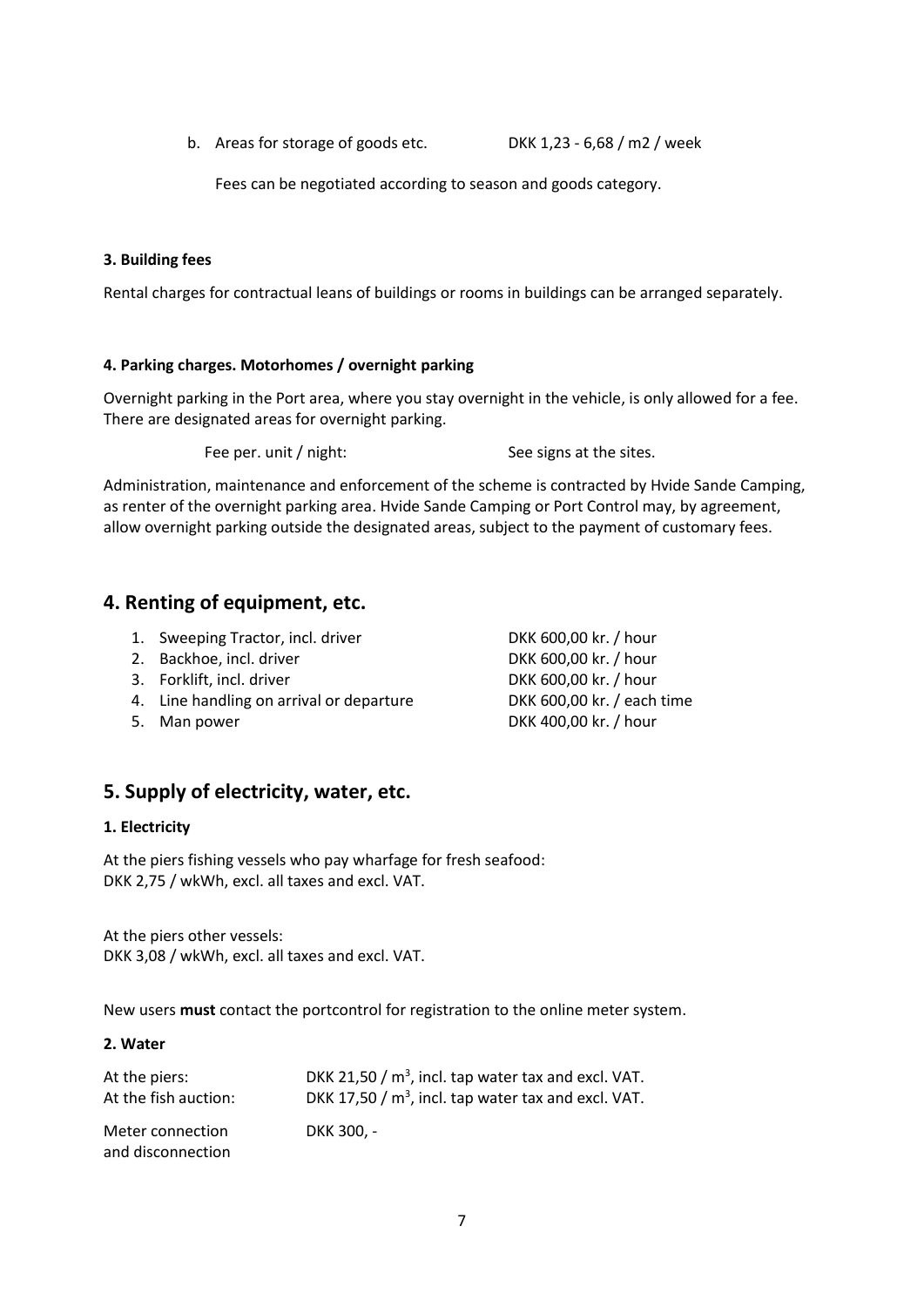#### **3. Wastewater**

| Water drainage fee:  | DKK 42,00 $/m3$ , incl. wastewater and excl. VAT.    |
|----------------------|------------------------------------------------------|
| At the fish auction: | DKK 33,00 $/m3$ , incl. tap water tax and excl. VAT. |

**4. Waste**

#### **5. Conversion and re-invoicing:**

Service fee DKK 300, -

# **6. Waste**

The port has a reception scheme for waste from fishing vessels and cargo ships in accordance with current regulations. Ships calling the port are obliged to deliver waste before departure, cf. Ministry of the Environment's Executive Order no. 1396 of 25 November 2016.

Receipt of operational waste / ship waste since the last port is free of charge.

Receipt of the first 2 m3 slop oil is free of charge.

Contact the Harbor Guard regarding receipt of other waste

Container on quay (approx. 1.7 m3): DKK 2,500.

Container at the pier: DKK 2.250, - (approximately 1.7 m<sup>3</sup>)

# **7. Terms of payment**

#### **1. General**

Prior to departure, all due fees must be been paid to the Port of Hvide Sande.

Ships which paid their monthly fees to the port in advance are entitled to an unlimited number of calls within the calendar month. Monthly paid fees are not refundable, even if the ship, due to accident or other cause can't enter the port that month.

If there is documented evidence of overpayment because of an erroneous statement, a request for regulation can be made latest 3 months after the date of the invoice.

Unless otherwise stated, all prices are excl. VAT.

## **2. Due dates**

For charges payable to the Port of Hvide Sande, the following due dates apply: